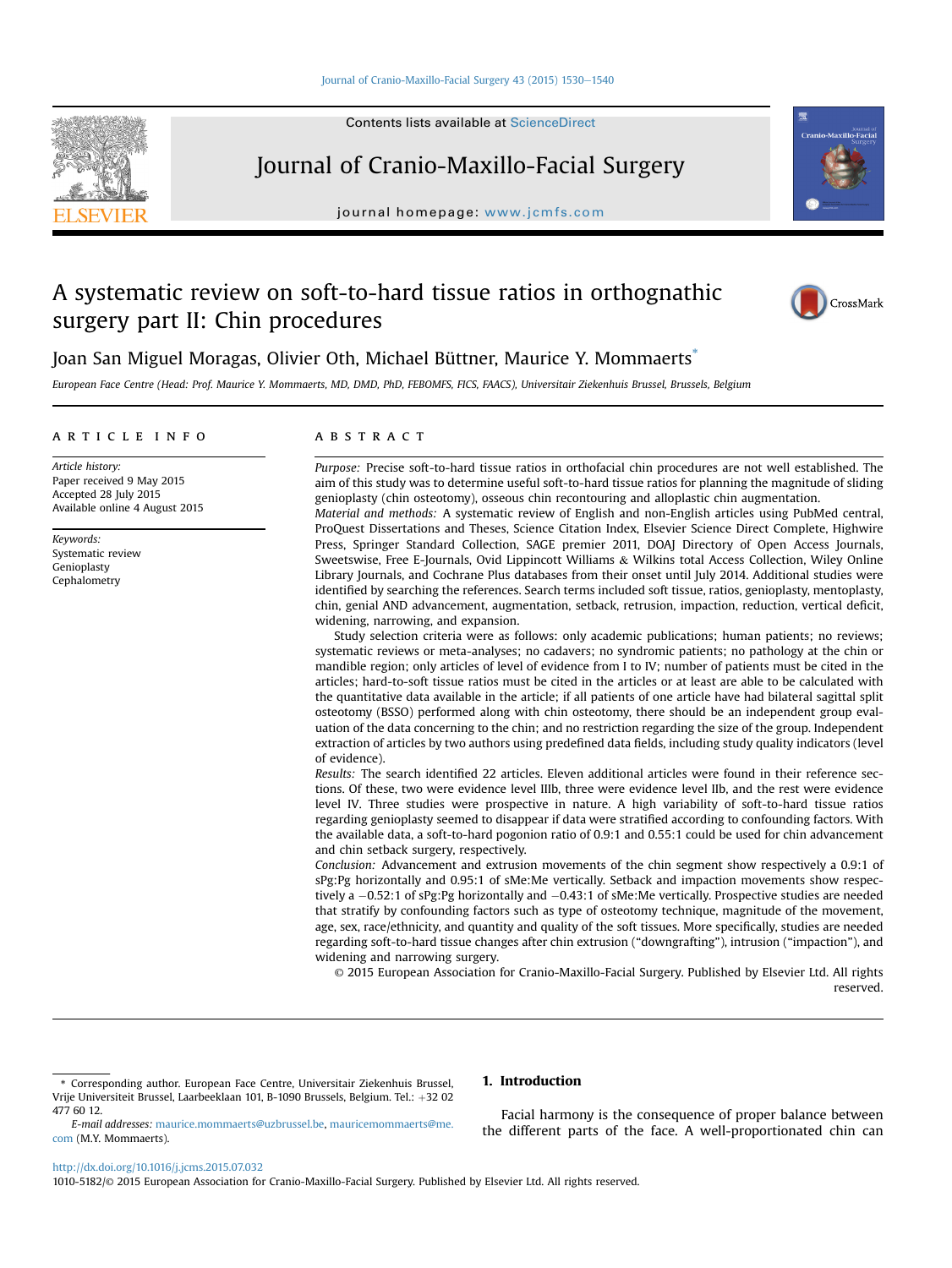dramatically contribute to facial harmony, especially in profile view ([Chen et al., 2007](#page-9-0)). Moreover, a prominent chin is associated with the perception of a strong character [\(Annino, 1999\)](#page-9-0).

In order to achieve a specific shape and projection of the chin, a set of mandibular osteotomies has been defined in the course of years to allow spatial movements of advancement, retrusion, extrusion, intrusion, widening, and narrowing.

The most common procedure to correct a retruded chin is chinbone advancement, which is performed with a horizontal "sliding" osteotomy at the inferior border of the mandible. Otto [Hofer \(1942\)](#page-10-0) was the first surgeon to describe the chin advancement osteotomy, which was performed by an extra-oral approach, although the "patient" seems to have been a cadaver. [Gillies and](#page-10-0) [Millard \(1957\)](#page-10-0) performed the same procedure on a living patient, also using an external approach. [Trauner and Obwegeser \(1957\)](#page-10-0) were the first surgeons to perform a chin advancement osteotomy through an intraoral approach and dubbed the technique "genioplasty". Chin setback can also be performed via a sliding genioplasty technique. [Hinds and Kent \(1969\)](#page-10-0) were the first to describe setback genioplasty in a scientific article. Vertical chin height reduction, also called intrusion or impaction genioplasty, was first described by [Reichenbach et al. \(1965\)](#page-10-0) by removing a wedge of bone in the middle of the symphysis. Chin extrusion ("downgrafting" or vertical height augmentation genioplasty) was first described by [Converse and Wood-Smith \(1964\)](#page-9-0) with the insertion of a bone graft into the horizontal osteotomy site. From a frontal view, the chin can also be widened or narrowed. Several procedures have been proposed to treat an asymmetric chin, either by using alloplastic material ([Bell and Gallagher, 1983](#page-9-0)) or by performing specific osteotomies [\(Raffaini and Sesenna, 1995](#page-10-0)). [Park and](#page-10-0) [Noh \(2008\)](#page-10-0) were the first authors to publish on bilateral narrowing of the chin for aesthetic purposes, by means of a horizontal osteotomy and resection of a central bone fragment. Narrowing genioplasty, in combination with angle and body of the mandible osteotomy, is indicated to slender a square face type, and has gained interest among patients who require facial feminization and also patients of Asian descent ([Khadka et al., 2011; Chen et al., 2011,](#page-10-0) [2013; Mommaerts, 2013a](#page-10-0)). Widening genioplasty is less common. Symphyseal widening with a distraction device is used in absolute transverse mandibular deficiency [\(Guerrero, 1990; Mommaerts,](#page-10-0) [2001\)](#page-10-0). Chin proper widening osteotomy was proposed by [Epker](#page-9-0) [et al. \(1995\)](#page-9-0) by dividing the chin segment and interpositioning a bone graft. [Reyneke and Sullivan \(2001\)](#page-10-0) proposed a simplified technique by midline osteotomy of the chin segment and anterior rotation of the fragments.

Apart from chin osteotomy, different implants have been used to give volume to the chin. Silicone ([Friedland et al., 1976\)](#page-10-0), polytetrafluoroethylene (PTFE) [\(Parkes et al., 1976](#page-10-0)), polyester ([Gross](#page-10-0) [et al., 1999](#page-10-0)) polyethylene (PE) ([Shaber, 1987\)](#page-10-0), and polymethylmethacrylate [\(Karras and Wolford, 1998\)](#page-10-0) have been the most common materials used for making implants for chin augmentation.

When a chin implant is placed or when a chin osteotomy is performed and the implant or segment is fixed in a new position, the soft tissues will follow in a degree that is measured using softto-hard tissue ratios. Each ratio explains how much a certain softtissue landmark will move in relationship to a certain hard-tissue landmark. For example, a ratio of 0.9:1 between soft Pogonion (sPg) and hard Pogonion (Pg) means that for each 10 mm of anterior movement of Pg, sPg will follow 9 mm. The rationale for the research was that precise soft-to-hard tissue ratios in orthofacial chin procedures are not well established. Knowledge of how soft tissue moves in relation to hard tissue will provide better outcome predictions when using the facial profile line for planning ([Mommaerts, 2013b\)](#page-10-0) and Photoshopping simulations are performed [\(Mommaerts, 2013c; Büttner and Mommaerts, 2015\)](#page-10-0), which in turn can help the patient tune his/her sliding genioplasty. Our objective was to determine useful soft-to-hard tissue ratios for planning the magnitude of a sliding chin osteotomy, osseous recontouring, and alloplastic augmentation.

### 2. Material and methods

# 2.1. PICOS

The study population included all patients who had received a genioplasty. The intervention was a chin osteotomy with repositioning of the segment in all directions, or a chin augmentation procedure with alloplastic or autologous materials. There was no comparator. Outcomes were based on the soft-to-hard tissue ratios in the mid-sagittal plane. Study designs included randomized and observational studies, cohort studies and case reports.

#### 2.2. Literature search

The systematic literature search (shown as a QUOROM-flow diagram ([Moher et al., 1999](#page-10-0))) [\(Fig. 1\)](#page-2-0) was started with the assistance of Unika Library Service from the University of Navarre (Clínica Universitaria de Navarra, Pamplona, Spain). This Service allowed the authors to use PubMed central, ProQuest Dissertations and Theses, Science Citation Index, Elsevier Science Direct Complete, Highwire Press, Springer Standard Collection, SAGE premier 2011, DOAJ Directory of Open Access Journals, Sweetswise, Free E-Journals, Ovid Lippincott Williams & Wilkins total Access Collection, Wiley Online Library Journals, and Cochrane Plus databases. The heading sequence ("Soft Tissue" OR "Ratios") AND ("Genioplasty" OR "Mentoplasty" OR "Chin" OR "Genial") AND ("Advancement" OR "Augmentation" OR "Setback" OR "Retrusion" OR "Impaction" OR "Reduction" OR "Vertical Deficit" OR "Widening" OR "Narrowing" OR "Expansion") was selected. Our initial search returned 4008 published articles till July 2014. Inclusion criteria mandated only academic publications, and the number of articles decreased to 980. No language restriction was used. Articles discussing non-human animals, cadavers, or a different topic were excluded, after which 305 potential articles were found. Articles about syndromic cases, pathologic cases, meta-analyses, Level of Evidence V, and mandibular alveolar subapical osteotomies, were excluded; remaining 50 articles. Of these, 22 fulfilled inclusion criteria 8, 9, and 10 (see Selection criteria). To complete the search, the references of each selected publication were searched by hand, and abstracts of congress/convention proceedings online were searched on line. A total of 25 additional articles were found, 11 of which fulfilled the selection criteria. With the addition of these 11 articles, a total of 33 articles were included in this systematic review.

#### 2.3. Selection criteria

Selection criteria (inclusion and exclusion criteria) were chosen to select potential articles from the published abstract results: 1) only academic publications; 2) human patients; 3) no reviews, systematic reviews or meta-analyses; 4) no cadavers; 5) no syndromic patients (i.e., Pierre Robin syndrome); 6) no pathology at the chin or mandible region; 7) only articles of level of evidence from I to IV (level V are excluded); 8) number of patients must be cited in the articles; 9) hard-to-soft tissue ratios have to be cited in the articles or, at least, they are able to be calculated with the quantitative data available in the article; 10) if all patients in one article have had bilateral sagittal split osteotomy (BSSO) performed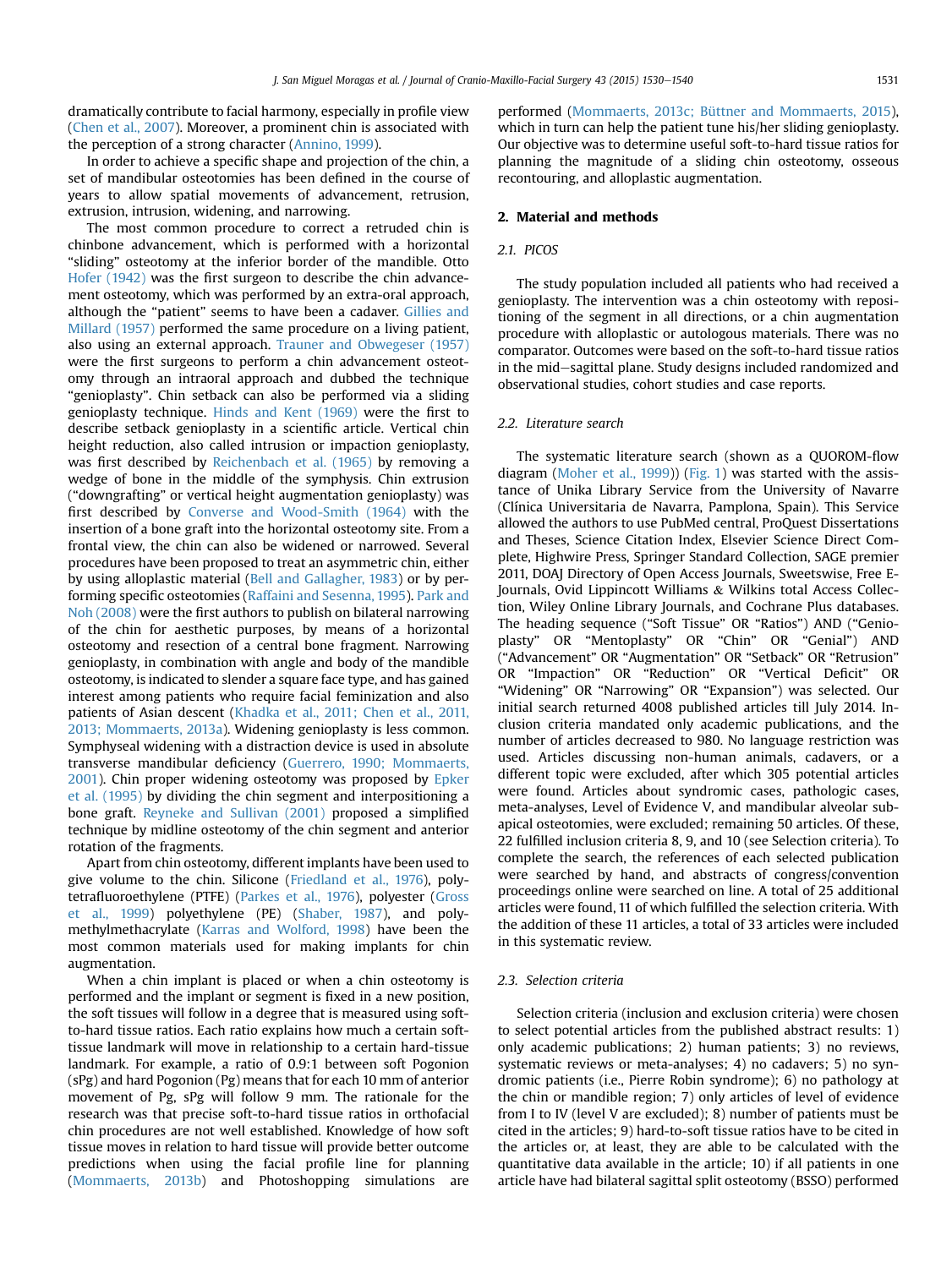<span id="page-2-0"></span>

Fig. 1. QUOROM-flow diagram [\(Moher et al., 1999\)](#page-10-0). The column on the left indicates the search of articles identified electronically; the column on the right indicates the search of articles identified using the references in the articles previously chosen and shown in the left column. The final selection includes the sum of the articles chosen and shown at the bottom of the right and left column.  $N =$  number of studies.

along with chin osteotomy, there should be an independent group evaluation of the data concerning to the chin.

There was no restriction regarding the size of the group. This is because for some of the movements assessed in this review, the number of patients evaluated was very low, probably due to the lesser indications for undergoing these types of surgeries. No language restriction was used.

The articles that met the inclusion criteria were divided into four groups according to the type of chin surgery performed: chin advancement/augmentation, chin retrusion, chin impaction/ recontouring, and chin extrusion. No articles could be included with chin expansion and chin narrowing surgeries (Fig. 2).

# 2.4. Data extraction

To assess the methodological soundness of each article, a quality evaluation was performed using the Level of Evidence (LOE) scale according to the 2011 Oxford CEBM levels of evidence recommendations ([Howick et al., 2011\)](#page-10-0). The quality was categorized from level I to level IV.

The following data were extracted by two authors (J.S.M.M. and M.M.) or calculated (J.S.M.M.) from the full-text articles: authors, year of publication, number of patients, follow-up (in months), study design (prospective vs. retrospective), Level of Evidence (LOE) as study quality indicator, surgical techniques, additional procedures performed on the maxillo-mandibular complex, type of fixation, degree of relapse, whether detachment of suprahyoid musculature was performed, magnitude of the movement (in case of prostheses, size of the implant), gender of patients, age of patients, ethnicity, and horizontal line or plane used in cephalometric analyses. The data extracted were related to movements of Stomion



Fig. 2. Possible movements of the chin segment. 1) Advancement, 2) setback, 3) extrusion, 4) intrusion, 5) expansion, and 6) narrowing.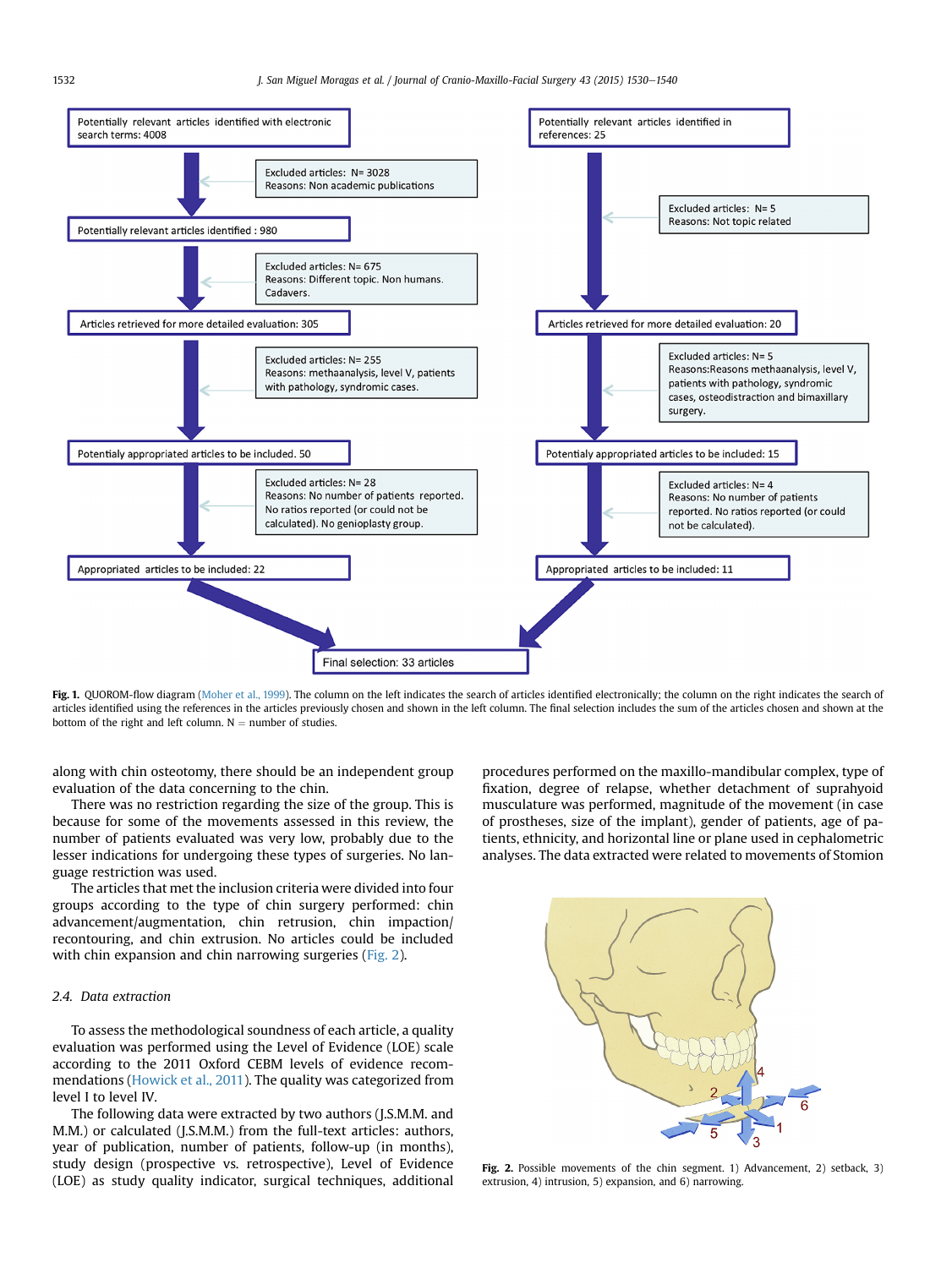inferius (Stoi), Labrale inferius (Li), mentolabial fold (sB), soft pogonion (sPg), soft gnathion (sGn), and soft menton (sMe), either horizontally or vertically. All quantitative data regarding sPg and Pg were recalculated to a ratio.

# 3. Results

A total of 33 articles was obtained, of which 6 were LOE IIIB, 3 were LOE IIB, and the rest were LOE IV. Three studies were prospective in nature (Tables  $1-4$  $1-4$ ).

Soft-to-hard tissue ratios were recorded for chin advancement/ augmentation and setback, inferior repositioning, and superior repositioning of the chin (Tables  $5-8$  $5-8$ ). Articles alluding to soft-tohard tissue ratios for chin expansion and narrowing were not found.

#### 3.1. Sliding advancement genioplasty/alloplastic augmentation

A total of 21 studies was found reporting soft-to-hard tissue ratios related to chin advancement surgery and anterior alloplastic augmentation [\(Table 1\)](#page-4-0). Two articles were on prospective studies, 2 articles were LOE IIB, 2 articles were LOE IIIB, and the rest of the articles were LOE IV. A total of 463 patients were analyzed for chin advancement/augmentation. The amount of advancement/ augmentation ranged from 4 mm to 13.1 mm (mean 8.47 mm). sPg was the most commonly used soft tissue landmark for the evaluation of soft tissue changes after chin advancement, and was correlated with Pg movement in 21 studies. The follow-up of the patients ranged from a minimum of 6 months (9 of 21 articles) to a maximum of 72 months ([Shaughnessy et al., 2006](#page-10-0)).

Even with all of the controversies concerning Pg, it is still the most important landmark to be assessed in any genioplasty study, since it represents chin prominence. sPg:Pg ranged from 0.53:1 to 0.99:1, with a mean of 0.85:1. The correlations associated with these ratios were poor, with most correlation coefficients ranging from 0.38 to 0.72, indicating significant variance. Of the articles, 57% reported chin advancement along with other orthognathic procedures such as BSSO and/or Le Fort I osteotomy surgery. In all, 43% of the articles analyzed the effect of sole genioplasty (no other surgical procedures performed), with ratios ranging from 0.78:1 to 0.99:1 (mean of 0.89:1). These results suggest that a ratio of 0.9:1 could be used to predict soft tissue movement. [Erbe et al. \(2011\)](#page-10-0) explain that their 0.97:1 ratio may be due to the homogeneity of the patient group, as they all showed a neutroclusion and hypoplastic mandible. When long-term (3 years) changes were accounted for, the ratio dropped from 0.92:1 to 0.86:1 ([Shaughnessy et al., 2006\)](#page-10-0).

The net anterior movement at the mentolabial fold (sB) is most likely the result of a remodelling process, with bone deposition occurring in this area ([Shaughnessy et al., 2006\)](#page-10-0). Most of these changes occur during the first 6 postoperative months. Usually attention is paid to maintain as much soft tissue attachment as possible to the repositioned bony segment, to obtain predictable soft-tissue changes ([Bell et al., 1981\)](#page-9-0). The mentolabial fold depth increased as a result of advancement genioplasty in some studies ([Shaughnessy et al., 2006; Erbe et al., 2011; Reddy et al., 2011;](#page-10-0) [Seifeldin et al., 2014](#page-10-0)). [Gallagher et al. \(1984\)](#page-10-0) found, in contrast, that mentolabial fold depth did not significantly change in any patient, regardless of the amount of chin advancement. In that study, advancement genioplasty was combined with Le Fort I-type osteotomy, and the sample size was small (10 patients). A Le Fort I-type osteotomy can cause a forward movement of the lower lip and thereby increase mentolabial fold depth. [Seifeldin et al. \(2014\)](#page-10-0) compared two groups of patients who underwent sliding advancement genioplasty with different techniques: chin shield genioplasty (four patients) and a conventional horizontal sliding genioplasty (four patients). They found that in the chin shield genioplasty technique, the increase in mentolabial fold depth was less than in the sliding genioplasty (20% compared to 90%). Moreover, sPg:Pg was greater in the chin shield group (0.99 in chin shield versus 0.83 in the horizontal sliding genioplasty).

A few studies investigated changes in Li after advancement genioplasty ([Busquets and Sassouni, 1981;](#page-9-0) and Ross, 1992; [Shaughnessy et al., 2006](#page-10-0)). [Busquets and Sassouni \(1981\)](#page-9-0) and [Ewing](#page-10-0) [and Ross \(1992\)](#page-10-0) show horizontal changes in Li ranging from 44% to 50% of the movement of Ili (lower incisor tip), respectively. [Shaughnessy et al. \(2006\)](#page-10-0) did not find a statistically significant horizontal change in Li or Ls (Labrale superius).

As for soft menton (sMe), [Shaughnessy et al. \(2006\)](#page-10-0) and [Reddy](#page-10-0) [et al. \(2011\)](#page-10-0) reported that the vertical position of menton did not show statistically significant changes.

The change in the cervicomental angle after chin advancement was reported in two studies, and showed a decrease of  $17^{\circ}$  [\(Reddy](#page-10-0) [et al., 2011\)](#page-10-0) and 22.7° [\(Gallagher et al., 1984\)](#page-10-0). This is in concordance with the idea that advancement genioplasty stretches the submental tissue and improves the appearance of a double chin.

Four articles report on soft-to-hard tissue changes after alloplastic chin augmentation and two studies compare their results with another group of patients with sliding genioplasty. sPg:Pg ranged from 0.57 to 0.99. The thickness of the implants ranged from 5.4 to 8.5 mm. [Bell and Dann \(1973\)](#page-9-0) placed silicone implants in 3 patients and found that sPg followed the implant by 0.57. [Dann and](#page-9-0) [Epker \(1977\)](#page-9-0) placed PTFE implants in 31 patients, and found a ratio of 0.9. [Mohammad et al. \(2010\)](#page-10-0) and [Park et al. \(2010\)](#page-10-0) compared soft tissue response after the placement of PE implants and sliding genioplasty in two groups. [Mohammad et al. \(2010\)](#page-10-0) found a ratio of 0.78 in the group of PE implants (8 patients), whereas in the group of horizontal osteotomy (8 patients) the ratio was 0.87. According to [Mohammad et al. \(2010\),](#page-10-0) this shows that osseous sliding genioplasty provides better soft tissue predictability than alloplastic augmentation. In contrast, [Park et al. \(2010\)](#page-10-0) found there was no difference between the amount of change in the soft tissues to that in the hard tissues when osseous sliding genioplasty (ratio of 0.93 in 14 patients) was compared to PE genial implants (ratio of 0.99 in 19 patients).

#### 3.2. Chin setback

Six studies reported data concerning hard-to-soft tissue ratios after chin setback ([Table 2](#page-5-0)). A total of 96 patients were analyzed for chin retrusion surgery. The amount of retrusion ranged from  $-2.9$  mm to  $-7$  mm (mean  $-4.35$  mm). sPg:Pg ranged from  $-0.27$ :1 to  $-0.70$ :1, with a mean of  $-0.52$ :1. Thus, the results are not highly predictable and vary greatly, maybe because correlation analysis tests were not performed in every study or because some of the articles used a small number of patients.

[Hohl and Epker \(1976\)](#page-10-0) reported a ratio of  $-0.27$ :1 (sPg/Pg) after a 1-year follow-up in 11 patients who underwent chin setback and impaction. Two patients in this group had anterior and inferior chin recontouring, and 9 patients underwent a sliding chin osteotomy. [Bell et al. \(1981\)](#page-9-0) reported a ratio from  $sPg:Pg$  of  $-0.58:1$  in 7 patients who underwent chin setback along with other procedures ([Table 2\)](#page-5-0). [Dann \(1987\)](#page-9-0) reported that sPg followed Pg at a ratio of  $-0.70$ :1 (r = 0.78) in 32 patients who underwent rotation reduction genioplasty (pivot point located at the anterior osteotomy point in sagittal view). [Krekmanov and Kahnberg \(1992\)](#page-10-0) reported a ratio of  $-0.53$ :1 (mean amount of setback at Pg of  $-4.9$  mm). [Yang et al. \(2012\)](#page-10-0) reported a ratio of  $-0.36$  after a 3month follow-up. [Park et al. \(2013\)](#page-10-0) performed BSSO setback with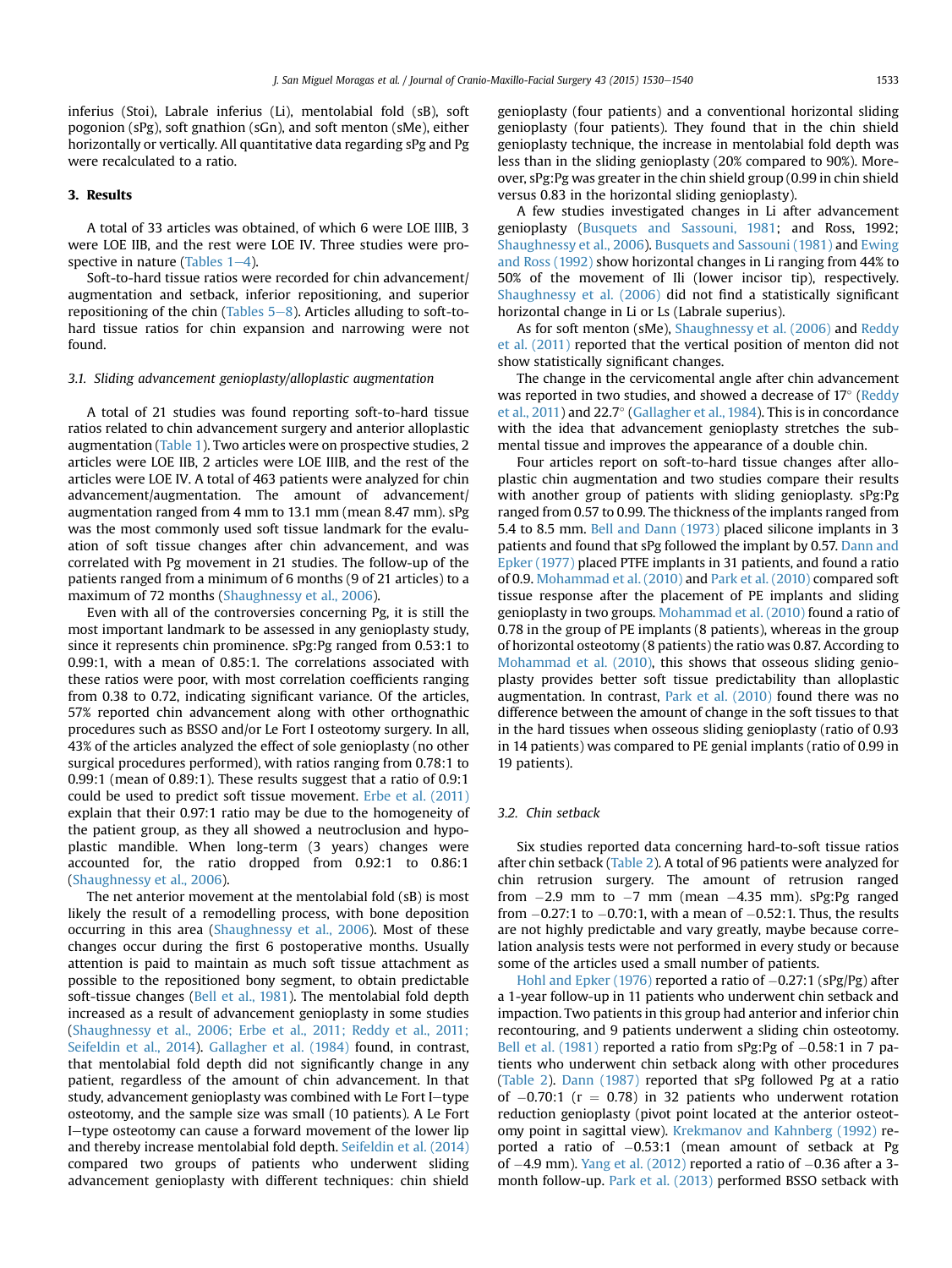<span id="page-4-0"></span>Table 1

Studies selected for chin advancement osteotomy.

| Chin advancement              |             |                |              |            |    |                                                  |                                                                                 |                                        |                                               |                        |                             |                   |                          |              |                               |
|-------------------------------|-------------|----------------|--------------|------------|----|--------------------------------------------------|---------------------------------------------------------------------------------|----------------------------------------|-----------------------------------------------|------------------------|-----------------------------|-------------------|--------------------------|--------------|-------------------------------|
| Authors                       |             |                |              |            |    | Year N F-U (m) Study LOE Technique               | Additional procedures                                                           | Fixation                               | Relapse                                       | Pedicled Magn          | (mm) at Pg                  |                   | Gender Age (y)           | Race         | Horizontal<br>Reference line  |
| Bell and Dann                 | 1973        | 3              | 8 20.8       | Retro IV   |    | Sliding genioplasty<br>Silicone implants         | 8/11 Le Fort                                                                    | Wire<br>Not fixed                      | <b>5% BR</b><br><b>NR</b>                     | Yes<br>Yes             | $6.6$ (SD 3.4)<br><b>NR</b> | <b>NR</b>         | NR                       | <b>NR</b>    | FH                            |
| Dann and Epker                |             |                | 1977 31 15.5 | Retro IV   |    | PTFE implants                                    | 18 SAMO                                                                         | Wire or suture                         | 2 removals<br>22/31 BR,<br>mean $(4.6$ mm $)$ | <b>NR</b>              | 5.4                         | 13                | $19(13 - 35)$            | <b>NR</b>    | Mandibular<br>plane           |
| McDonnell et al.              | 1977 15 12  |                |              | Retro IV   |    | Horizontal osteotomy                             | 9 BSSO, 6 bimaxillary                                                           | Wire                                   | 2.8 mm                                        | $\sf NR$               | 9.3                         | <b>NR</b>         | NR                       | <b>NR</b>    | <b>NR</b>                     |
| Busquets and<br>Sassouni      | 1981 14 4.5 |                |              | Retro IV   |    | Horizontal osteotomy<br>Some with ostectomy      | Only genioplasty                                                                | Wire                                   | <b>NR</b>                                     | $\sf NR$               | 13.1                        | <b>NR</b>         | NR                       | <b>NR</b>    | <b>NR</b>                     |
| Gallagher et al.              | 1984 10 9   |                |              | Retro IV   |    | Horizontal osteotomy                             | Le Fort I impac 10/10                                                           | Wire                                   | Only in 1 pt                                  | <b>NR</b>              | 7.2                         | <b>NR</b>         | NR                       | <b>NR</b>    | Basion-Nasion-<br>Sella       |
| Tulasne                       | 1987 46 6   |                |              | Retro IV   |    | Jumping bone flap                                | 40 other surgeries<br>(Le Fort I, segmental)                                    | Wire                                   | 40% BR                                        | Yes                    | $10.6^a$ , $12^b$           | 8                 | 23                       | <b>NR</b>    | FH                            |
| Wittbier and Rune 1989 17 72  |             |                |              | Retro IV   |    | Sliding genioplasty $+$<br>autologous bone graft | 3 other surgeries<br>(1 chin implant<br>replacement, 1 mb adv,<br>1 mb setback) | Wire                                   | <b>NR</b>                                     | Yes                    | $8(4.0-15.5)$ 6             |                   | $25(18-40)$              | <b>NR</b>    | <b>FH</b>                     |
| Park et al.                   | 1989 23 6   |                |              | Retro IV   |    | Horizontal osteotomy                             | 17 bimaxillary                                                                  | NR                                     | $<1$ mm                                       | Yes                    | $6.6$ (SD 1.2)              | 8                 | $22.2(13-36)$            | Caucasian OP |                               |
| Polido et al.                 | 1991 10 6   |                |              | Retro      | IV | Horizontal osteotomy                             | Only genioplasty                                                                | 4 wire, 6 rigid                        | $2.9$ mm                                      | Yes                    | 11.7                        | 3                 | 21                       | <b>NR</b>    | <b>FH</b>                     |
| Vedtofte et al.               | 1991 14 12  |                |              | Retro IIIB |    | Sliding genioplasty                              | 1 Le Fort I                                                                     | NR                                     | 30.9% BR                                      | No                     | 8.2                         | 5                 | 20.2                     | <b>NR</b>    | OP                            |
|                               |             |                | 11 12        |            |    | Sliding genioplasty                              | 6 Le Fort I                                                                     | <b>NR</b>                              | 11 pt BR                                      | Yes                    | 7.7                         | 4                 | 23.5                     | <b>NR</b>    | OP                            |
| <b>Ewing and Ross</b>         | 1992 17 72  |                |              | Retro IV   |    | Sliding genioplasty $+$<br>2 chin impaction      | 11 BSSO, 6 Le Fort I                                                            | <b>NR</b>                              | Slight thinning<br>of soft tissue             | <b>NR</b>              | <b>NR</b>                   | <b>NR</b>         | 19.5                     | <b>NR</b>    | Facial plane<br>(Nasion-Pg)   |
| Krekmanov and<br>Kahnberg     | 1992 65 12  |                |              | Retro IV   |    | Sliding genioplasty                              | Only genioplasty                                                                | Wire/rigid                             | <b>NR</b>                                     | <b>NR</b>              | NR                          | 28                | 26.5                     | <b>NR</b>    | NR                            |
| De Freitas et al.             | 1992 39 6   |                |              | Retro IV   |    | Sliding genioplasty                              | Only genioplasty                                                                | Rigid                                  | No change                                     | <b>NR</b>              | 5.7 (SD 2.33) 6             |                   | 22.7                     | <b>NR</b>    | <b>NR</b>                     |
| Van Sickels et al.            | 1994 18 6   |                |              | Retro IV   |    | Horizontal osteotomy                             | 1 Mx retrusion                                                                  | Rigid                                  | $0.92$ mm                                     | <b>NR</b>              | 7.4 (SD 0.56) NR            |                   | <b>NR</b>                | <b>NR</b>    | OP                            |
| Talebzadeh and<br>Pogrel      | 2001 20 12  |                |              | Retro IV   |    | <b>NR</b>                                        | 9 BSSO                                                                          | Rigid                                  | $0.38$ mm                                     | <b>NR</b>              | 11.9                        | 9                 | <b>NR</b>                | <b>NR</b>    | SN                            |
| Shaughnessy et al. 2006 21 72 |             |                |              | Retro IV   |    | Horizontal osteotomy<br>iliac crest bone graft   | Only genioplasty                                                                | 11 wire, 10 rigid                      | 8.20% BR                                      | $\sf NR$               | 8.4                         | $\overline{7}$    | <b>NR</b>                | <b>NR</b>    | <b>NR</b>                     |
| Mohammad et al.               | 2010        | 8              | 8 6          | Prosp IIB  |    | Sliding genioplasty<br>PE Implant                | Only genioplasty                                                                | Rigid<br>$Right$ – Ti screws 1.33 mm   | No change                                     | <b>NR</b><br><b>NR</b> | 10.75<br>8.5                | $\mathbf{1}$<br>5 | $(15 - 35)$<br><b>NR</b> | Indian       | X axis $7^\circ$ inf<br>to SN |
| Park et al.                   | 2010 14 6   | 19             |              | Retro IIIB |    | Sliding genioplasty<br>PE implant                | BSSO and Le Fort I<br>(numbers not reported)                                    | Rigid<br>Rigid $-$ Ti screws 14.56% BR | 18.59% BR                                     | <b>NR</b>              | 4.49<br>7.05                | 15 <sup>c</sup>   | 22 $(18-37)^c$           | NR           | X axis $7^\circ$ inf<br>to SN |
| Erbe et al.                   | 2011 14 12  |                |              | Retro IV   |    | Only advancement<br>genioplasty                  | Only genioplasty                                                                | 11 wire, 3 rigid                       | $0.1$ (SD $0.95$ ) mm NR                      |                        | 7.9                         | 3                 | 26.2 (SD 8.4) NR         |              | OP                            |
| Reddy et al.                  | 2011 10 9.2 |                |              | Retro IV   |    | Horizontal osteotomy                             | Only genioplasty                                                                | Rigid                                  | 10.7% surg adv                                | Yes                    | 7.92                        | 4                 | $22(21-25)$              | NR           | OP                            |
| Seifeldin et al.              | 2014        | $\overline{4}$ | 6            | Prosp IIB  |    | Sliding genioplasty                              | Only genioplasty                                                                | Rigid                                  | No change                                     | <b>NR</b>              | $4.7$ (SD 0.3)              | 2                 | $25(20-30)$              | <b>NR</b>    | <b>FH</b>                     |
|                               |             | $\overline{4}$ |              |            |    | Chin shield osteotomy                            | Only genioplasty                                                                |                                        |                                               | <b>NR</b>              | 6.2 $(SD 4.8)$              |                   |                          |              |                               |

The column "Pedicled" indicates whether suprahyoid muscles were preserved (yes) or reflected/detached from the bony chin (no).

The column "Gender" indicates number of male patients of each study.

Numbers inside parenthesis  $(-)$  indicate a range of values.

Abbreviations: N (number of patients), F-U (follow-up), m (months), LOE (level of evidence), Magn (magnitude of movement), y (years), Retro (retrospective), Prosp (prospective), PTFE (polytetrafluoroethylene), PE (polyethylene), NR (not reported), SAMO (subapical anterior mandibular osteotomy), BSSO (bilateral sagital split osteotomy), Mx (maxilla), Mb (mandible), ti (titanium), pt (patient), BR (bone resorption), mm (millimeters), Pg (pogonion), SD (Standard Deviation), OP (occlusal plane), FH (Frankfort Horizontal), SN (Sella-Nasion), inf (inferior).

<sup>a</sup> Adults.

<sup>b</sup> Teenagers.

 $c$  Data not stratified between the two groups of the article.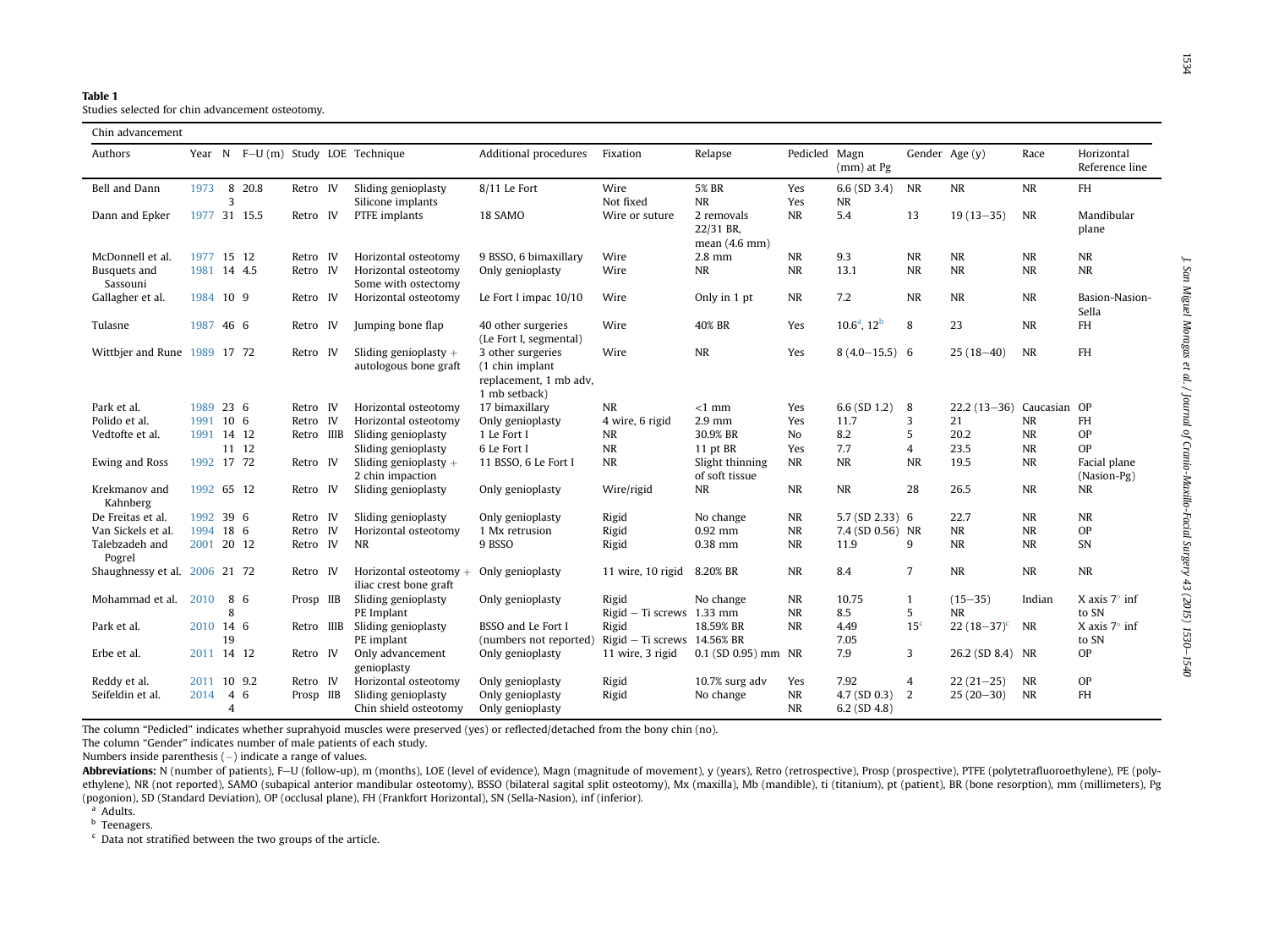#### <span id="page-5-0"></span>Table 2

Studies selected for chin setback surgery.

| Chin setback              |            |       |      |       |      |                                                           |                                                               |               |            |                  |                                |           |                  |           |                                                          |
|---------------------------|------------|-------|------|-------|------|-----------------------------------------------------------|---------------------------------------------------------------|---------------|------------|------------------|--------------------------------|-----------|------------------|-----------|----------------------------------------------------------|
| Authors                   | Year       | N     |      |       |      | F-U(m) Study LOE Technique                                | Additional procedures                                         | Fixation      |            | Relapse Pedicled | Magn (mm) at Pg Gender Age (y) |           |                  | Race      | Horizontal<br>Reference line                             |
| Hohl and Epker            | 1976 11 12 |       |      | Retro | - IV | $(9$ ostectomy/2 anterior<br>$recontouring$ ) + impaction | Only genioplasty                                              | <b>NR</b>     | <b>NR</b>  | <b>NR</b>        | $-2.9$                         | <b>NR</b> | <b>NR</b>        | <b>NR</b> | Line passing through<br>N, perpendicular to<br>line N-Pg |
| Bell et al.               | 1981       |       | 10.5 | Retro | - IV | Modified horizontal osteotomy                             | 1 BSSO, 2 Le Fort<br>downgrafting, 2 Le Fort I<br>advancement | Wire          | 2.2 mm Yes |                  | $-5$                           |           | 30.2             | <b>NR</b> | <b>FH</b>                                                |
| Dann                      | 1987       | 32 30 |      | Retro | - IV | Sliding setback $+$ impaction                             | Only genioplasty                                              | <b>NR</b>     | <b>NR</b>  | <b>NR</b>        | <b>NR</b>                      | <b>NR</b> | <b>NR</b>        | <b>NR</b> | <b>NR</b>                                                |
| Krekmanov and<br>Kahnberg | 1992 12 12 |       |      | Retro | - IV | Sliding setback horizontal                                | Genioplasty/BSSO/Le Fort I<br>(no numbers reported)           | Wire/rigid NR |            | No               | $-4.9(3-7)$                    | <b>NR</b> | <b>NR</b>        | <b>NR</b> | <b>NR</b>                                                |
| Yang et al.               | 2012 12 3  |       |      | Retro | - IV | Sliding with slope                                        | 3 BSSO                                                        | Rigid         | <b>NR</b>  | <b>NR</b>        | $-5.07$                        | 6         | $21(18-26)$      | Kor       | NR                                                       |
| Park et al.               | 2013 22 12 |       |      | Retro | - IV | Sliding setback horizontal                                | <b>BSSO</b> setback<br>(no numbers reported)                  | Rigid         | <b>NR</b>  | <b>NR</b>        | $-3.89$ (SD 3.10)              | 10        | $25.2(21-33)$ NR |           | X axis $7^\circ$ inf to SN                               |

The column "Pedicled" indicates whether suprahioid muscles were preserved (yes) or reflected/detached from the bony chin (no).

The column "Gender" indicates number of male patients of each study.

Numbers inside parenthesis  $(-)$  indicate a range of values.

Negative numbers indicate setback movement along the <sup>x</sup> axis.

Abbreviations: N (number of patients), F–U (follow-up), m (months), LOE (level of evidence), Magn (magnitude of movement), y (years), Retro (retrospective), NR (not reported), BSSO (bilateral sagital split osteotomy), mm (millimeters), Pg (pogonion), SD (Standard Deviation), Kor (Korean), FH (Frankfort Horizontal), SN (Sella-Nasion), N (Nasion), inf (inferior).

#### Table 3

Studies selected for Chin downgrafting.

| Chin extrusion (downgrafting) |            |               |                      |                                                                              |                                                                                                                               |              |                              |    |                                                |           |                            |           |                                                |
|-------------------------------|------------|---------------|----------------------|------------------------------------------------------------------------------|-------------------------------------------------------------------------------------------------------------------------------|--------------|------------------------------|----|------------------------------------------------|-----------|----------------------------|-----------|------------------------------------------------|
| Authors                       |            |               |                      | Year $N$ F-U $(m)$ Study LOE Technique                                       | Additional procedures                                                                                                         |              | Fixation Relapse             |    | Pedicled Magn (mm) Gender Age (y)<br>at menton |           |                            | Race      | Horizontal<br>Reference line                   |
| Wessberg et al. 1980<br>Rosen | 1988       | 1 6<br>8 11.1 | Retro IV<br>Retro IV | VHA with iliac bone graft<br>Transversal segmented<br>$osteotomy + HA block$ | Only genio<br>7 BSSO advancement<br>BSSO setback                                                                              | Wire<br>Wire | No change NR<br>No change NR |    | NR<br>$5.3(4.5-7)$ 1                           | <b>NR</b> | <b>NR</b><br>38 (16-52) NR | NR        | <b>NR</b><br>Legan and<br>Burstone<br>analysis |
| Kim et al.                    | 2005 23 12 |               | Retro IV             | Extrusion with iliac bone graft<br>$8/23$ Extrusion + adv genioplasty.       | 8 Mx impaction $+$ mb setback,<br>6 mx impaction $+$ mb advancement,<br>3 mb setback, 4 mb advancement.<br>2 angle reduction. | Rigid        | <b>NR</b>                    | NR | $4.52(3-8)$                                    | - 8       | 24.4                       | Korean NR |                                                |

The column "Pedicled" indicates whether suprayioid muscles were preserved (yes) or reflected/detached from the bony chin (no).

The column "Gender" indicates number of male patients of each study.

Numbers inside parenthesis  $(-)$  indicate a range of values.

Legan and Burstone analysis as explained in the References (Legan and [Burstone,](#page-10-0) 1980).

Abbreviations: N (number of patients), F-U (follow-up), m (months), LOE (level of evidence), Magn (magnitude of movement), y (years), Retro (retrospective), NR (not reported), HA (hydroxyapatite), BSSO (bilateral sagital s osteotomy), Mx (maxilla), Mb (mandible), mm (millimeters).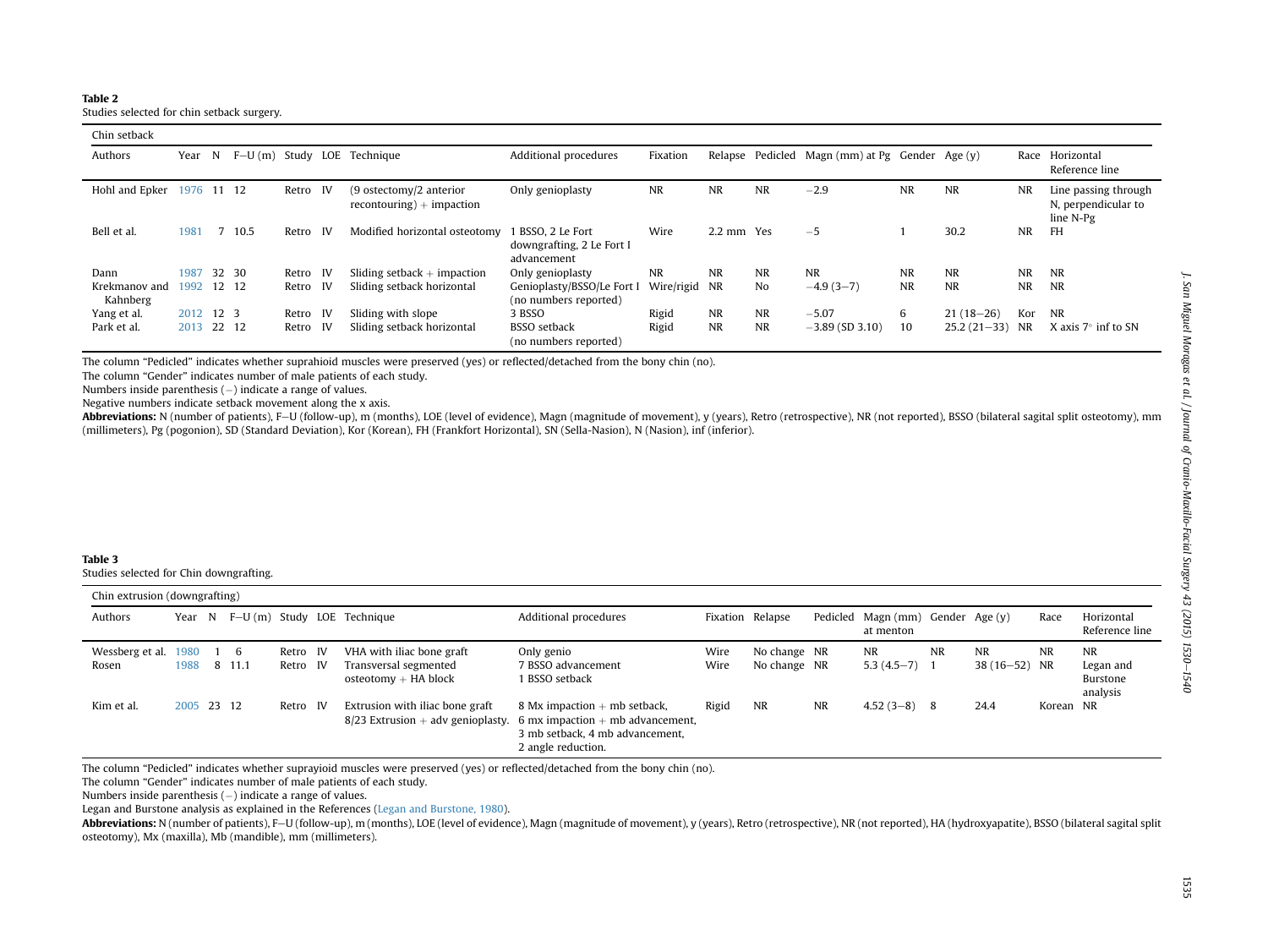|   | ċ |
|---|---|
|   |   |
|   | č |
| 4 |   |
|   |   |

r impaction genioplasty. Studies selected for impaction genioplasty.

| Chin intrusion (impaction)                                           |         |            |                 |                                                                                                                                |                        |                |    |               |                                                       |    |                  |       |                                                                    |
|----------------------------------------------------------------------|---------|------------|-----------------|--------------------------------------------------------------------------------------------------------------------------------|------------------------|----------------|----|---------------|-------------------------------------------------------|----|------------------|-------|--------------------------------------------------------------------|
| Authors                                                              |         |            |                 | Year N F-U (m) Study LOE Technique                                                                                             | Additional             |                |    |               | Fixation Relapse Pedicled Magn (mm) to Me, vertically |    | Gender Age (y)   | Race  | Measurement                                                        |
| Hohl and Epker                                                       |         | 1976 11 12 |                 | 2 Anterior recontouring<br>Retro IV 9 Horizontal ostectomy                                                                     | Only genioplasty NR    |                | Ĕ  | ž             | $-7.9$                                                | ž  | Ĕ                | ž     | perpendicular<br>Line passing<br>to line N-Pg<br>through N,        |
| Dann                                                                 |         | 1987 32 30 | Retro IV        | Genio setback + impaction                                                                                                      | Only genioplasty NR    |                | E  | χŘ            | ž                                                     | ΧŘ | ξ                | ΧK    | $\widetilde{\Xi}$                                                  |
| Krekmanov and<br>Kahnberg                                            |         | 1992 19 12 | Retro IV        | Horizontal ostectomy                                                                                                           | Ĕ                      | Rigid          | ΒŘ | $\frac{1}{2}$ | $-5.9(4-6)$                                           | Ĕ  | <b>NR</b>        | Ř     | Ř                                                                  |
| Van Butsele et al.                                                   | 1995    | 6<br>G)    | Retro IV        | Genio impaction and<br>advancement                                                                                             | Only genioplasty Rigid |                | ž  | ž             | Vert: 0.9 (SD 4.4)<br>Hor: 2.7 (SD 5.3)               | ž  | Ĕ                | ž     | H                                                                  |
|                                                                      |         |            |                 |                                                                                                                                | Mx impaction           |                |    |               | Vert: 6.8 (SD 3.8) Hor: 7.3 (SD 4.6)                  |    |                  |       |                                                                    |
| Díaz Fernández et al. 2003 24 18-96                                  |         |            |                 | Prosp IIB Genio impaction and setback 16 BSSO                                                                                  |                        | Rigid<br>Rigid | χŘ | ž             | Vert: 5.5 (SD 0.9) Hor: 6.0 (SD 1.9) 14               |    |                  |       | 20.2 (19-25) 75% mest $X$ axis $7^{\circ}$ inf<br>$\mathsf{TS}$ ot |
| Ho et al.                                                            |         | 2012 16 11 | Retro IV        | Genio impaction only                                                                                                           | 16 BSSO setback Rigid  |                | ΣŘ | ΒŘ            | $-5.1$                                                | 6  | 22.6             | orien | H                                                                  |
| Kim et al                                                            | 2014 97 |            | $\geq$<br>Retro | Vertical reduction and                                                                                                         | Only genioplasty       | Rigid          | χŘ | Yes           | $-6(4-8)$                                             | 15 | $26.7(20-36)$ NR |       | Frontal photos.                                                    |
|                                                                      |         |            |                 | narrowing (inverted V-shape<br>osteotomy)                                                                                      |                        |                |    |               |                                                       |    |                  |       | radiographs<br>Lateral and<br>frontal                              |
| The column "Gender" indicates number of male patients of each study. |         |            |                 | The column "Pedicled" indicates whether suprahioid muscles were preserved (yes) or reflected/detached from the bony chin (no). |                        |                |    |               |                                                       |    |                  |       |                                                                    |

Numbers inside parenthesis  $(-)$  indicate a range of values. Negative numbers indicate setback movement along the y axis.

Numbers inside parenthesis  $(-)$  indicate a range of values.

**Abbreviations:** N (number of patients), F–U (follow-up), m (months), LOE (level of evidence), Magn(magnitude of movement), V (years), Retro (retrospective), Prosp (prospective), NR (not reported), BSSO (bilateral sagital

Negative numbers indicate setback movement along the y axis.<br>**Abbreviations:** N (number of patients), F—U (follow-up), m (months), LOE (level of evidence), Magn (magnitude of movement), y (years), Retro (retrospective), Pr

osteotomy), Mx (maxilla), mm (millimeters), SD (Standard Deviation), mest (mestizo), orien (oriental), FH (Frankfort Horizontal), inf (inferior).

1536 J. San Miguel Moragas et al. / Journal of Cranio-Maxillo-Facial Surgery 43 (2015) 1530-1540

 $\mathbf{I}$ 

setback genioplasty in 22 Korean patients. The effect of the genioplasty was analyzed independently. They found a ratio of  $-0.68:1$ .

With respect to the mentolabial fold, [Hohl and Epker \(1976\)](#page-10-0) reported a slight flattening. B varied slightly. sB moved anteriorly (mean 1.4 mm). [Park et al. \(2013\)](#page-10-0) reported a soft tissue increase in the mentolabial fold of 102% 1 year postoperatively.

The lower lip appeared to become slightly more prominent by 1 mm at labrale inferius anterior (Lia), although there was barely no change in incisor position ([Hohl and Epker, 1976\)](#page-10-0). [Park et al. \(2013\)](#page-10-0) found that Li followed the tip of the lower incisor (IIi) at a ratio of 0.86:1.

[Park et al. \(2013\)](#page-10-0) found that changes in the vertical position of sMe were statistically nonsignificant, but the horizontal movement of sMe showed a moderate correlation, with a ratio of 1.1:1 (sMe:Me), which means that sMe advanced more than Me.

## 3.3. Chin extrusion ("downgrafting")

Three publications report data concerning soft-to-hard tissue ratios after chin extrusion ([Table 3\)](#page-5-0). A total of 32 patients were analyzed for chin extrusion. The amount of extrusion ranged from 3 mm to 8 mm (mean 4.75 mm). Ratios of soft tissue to bony movement ranged from 0.89:1 to 1:1, with a mean of 0.95:1 (sMe:Me) in the y axis. The mean vertical sPg:Pg was 0.83:1. [Rosen](#page-10-0) [\(1988\)](#page-10-0) interposed an alloplastic material (a block of porous hydroxyapatite) for vertical height augmentation, and found a 0.89:1 ratio (sMe:Me). Autologous iliac bone grafting was used by [Wessberg et al. \(1980\)](#page-10-0) and [Kim et al. \(2005\)](#page-10-0). Although [Wessberg](#page-10-0) [et al. \(1980\)](#page-10-0) was the first author to report a soft-to-hard tissue ratio after "downgrafting" surgery (1:1), he analyzed only one patient. [Kim et al. \(2005\)](#page-10-0) reported on extrusion surgery results in 23 patients. However, maxillary impaction or mandibular setback/ advancement surgery or angle reduction were performed concomitantly. To avoid interferences of maxillary impaction movements with the calculation of sMe:Me, the occlusal plane was used as a reference. These authors found a 0.96:1 vertical sMe:Me ratio at postoperative 6 months with a high correlation ( $r = 0.74$ ,  $p < 0.01$ ).

# 3.4. Chin intrusion ("impaction")

Seven studies up-to-date report data regarding soft to hard tissue ratios after chin intrusion surgery (Table 4). A total of 191 patients were analyzed for chin intrusion. The amount of vertical movement ranged from 0.9 mm to 7.9 mm (mean 5.35 mm). Six studies took Me as the reference hard tissue landmark to assess chin intrusion, and 1 study took Gnathion (Gn) as a reference landmark. sMe followed the vertical movement of Me in a ratio ranging from  $-0.22:1$  to  $-0.80:1$  (mean  $-0.43:1$ ), and stomion inferius (Stoi) followed Me at a ratio of  $-0.41:1$  ([Van Butsele et al.,](#page-10-0) [1995](#page-10-0)). sPg followed Pg vertically at a mean ratio of  $-0.78:1$ . sGn followed Gn vertically with a ratio of  $-0.48:1$  ([Kim et al., 2014\)](#page-10-0).

[Hohl and Epker \(1976\), Dann \(1987\)](#page-10-0) and [Díaz Fern](#page-9-0)á[ndez et al.](#page-9-0) [\(2003\)](#page-9-0) studied patients who underwent both chin impaction and retrusion surgery. [Hohl and Epker \(1976\)](#page-10-0) reported a sMe:Me ratio of  $-0.22$ :1. [Dann \(1987\)](#page-9-0) reported a ratio of 0.8:1 ( $r = 0.77$ ; p < 0.005) in 32 patients who underwent rotation reduction genioplasty. The mean amount of reduction was not mentioned. [Krekmanov and Kahnberg \(1992\)](#page-10-0) reported a ratio of  $-0.67$ :1 vertical change of sPg:Pg, with a vertical reduction of the chin of  $4-6$  mm (mean 5.9 mm) and a ratio of  $-0.35:1$  vertical change of sMe:Me; the horizontal sPg:Pg did not change. [Van Butsele et al.](#page-10-0) [\(1995\)](#page-10-0) reported a ratio of  $-0.4$ :1 (Stoi/Me), after vertical height reduction (concomitant to chin advancement), with a mean 0.9 mm vertical bone reduction. This means that Stoi followed the upward

 $\blacksquare$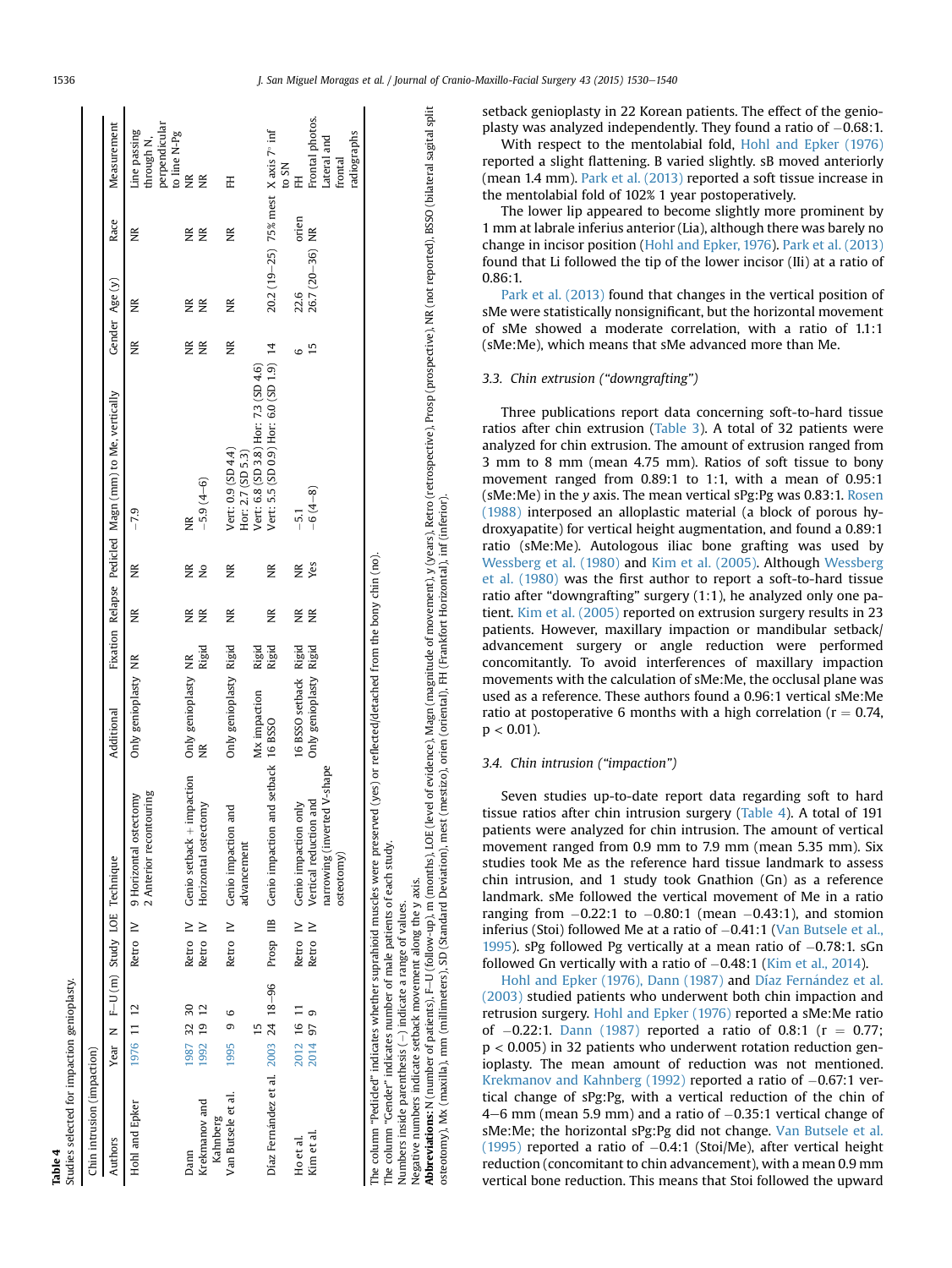### <span id="page-7-0"></span>Table 5

Soft-to-hard tissue ratios for advancement/augmentation genioplasty.

| Advancement genioplasty ratios |      |                                         |          |                 |           |           |                  |                              |
|--------------------------------|------|-----------------------------------------|----------|-----------------|-----------|-----------|------------------|------------------------------|
| Authors                        | Year | Technique                               | Li/Hi(x) | $SB(x)^a$       | sPg:Pg(x) | sPg:Pg(y) | $sMe$ :/Me $(y)$ | Submental angle <sup>b</sup> |
| Bell and Dann                  | 1973 | Sliding genioplasty                     |          |                 | 0.6       |           |                  |                              |
|                                |      | Silicone implants                       |          |                 | 0.57      |           |                  |                              |
| Dann and Epker                 | 1977 | PTFE implants                           |          |                 | 0.9       |           |                  |                              |
| McDonnell et al.               | 1977 | Horizontal osteotomy                    |          |                 | 0.75      |           |                  |                              |
| <b>Busquets and Sassouni</b>   | 1981 | Horizontal osteotomy                    | 44       |                 | 0.8       |           |                  |                              |
| Gallagher et al.               | 1984 | Horizontal osteotomy                    |          | $-2.5$ (SD 1.7) | 0.87      |           |                  | $-22.7$                      |
| Tulasne                        | 1987 | Overlapping bone graft                  |          |                 | 0.75      |           |                  |                              |
| Wittbjer and Rune              | 1989 | Sliding genioplasty $+$ bone graft      |          |                 | 0.94      |           |                  |                              |
| Park et al.                    | 1989 | Horizontal osteotomy                    |          |                 | 0.97      |           |                  |                              |
| Polido et al.                  | 1991 | Horizontal osteotomy                    |          |                 | 0.88      |           |                  |                              |
| Vedtofte et al.                | 1991 | Sliding genioplasty                     |          |                 | 0.53      |           |                  |                              |
|                                |      | Sliding genioplasty                     |          |                 | 0.92      |           |                  |                              |
| Ewing and Ross                 | 1992 | Sliding genioplasty $+2$ chin impaction | 50       |                 | 0.9       |           |                  |                              |
| Krekmanov and Kahnberg         | 1992 | Sliding genioplasty                     |          |                 | 0.93      |           |                  |                              |
| De Freitas et al.              | 1992 | Sliding genioplasty                     |          |                 | 0.9       | 0.90      |                  |                              |
| Van Sickels et al.             | 1994 | Horizontal osteotomy                    |          |                 | 0.92      |           |                  |                              |
| Talebzadeh and Pogrel          | 2001 | <b>NR</b>                               |          |                 | 0.75      |           |                  |                              |
| Shaughnessy et al.             | 2006 | Horizontal osteotomy $+$ bone graft     |          | $-1.8$          | 0.9       |           | $\mathbf{0}$     |                              |
| Mohammad et al.                | 2010 | Sliding genioplasty                     |          |                 | 0.87      |           |                  |                              |
|                                |      | PE Implant                              |          |                 | 0.78      |           |                  |                              |
| Park et al.                    | 2010 | Sliding genioplasty                     |          |                 | 0.93      |           |                  |                              |
|                                |      | PE implant                              |          |                 | 0.99      |           |                  |                              |
| Erbe et al.                    | 2011 | Sliding genioplasty                     |          | $-0.7(SD 1.08)$ | 0.97      |           |                  |                              |
| Reddy et al.                   | 2011 | Horizontal osteotomy                    |          | $-1.14$         | 0.89      |           | $\mathbf{0}$     | $-17$                        |
| Seifeldin et al.               | 2014 | Sliding genioplasty                     |          | $-0.9$ (SD 0.3) | 0.83      |           |                  |                              |
|                                |      | Chin shield osteotomy                   |          | $-0.2$ (SD 0.5) | 0.99      |           |                  |                              |

Numbers are in % mode.

Setback genioplasty ratios

x: x axis (horizontal axis in sagital view).

y: y axis (vertical axis in sagital view).

Abbreviations: SD (Standard Deviation).

<sup>a</sup> mm of mentolabial fold deepening (negative sign indicates deepening).

b Degree (°) of submental angle (negative sign indicates decrease of the value).

#### Table 6

Soft-to-hard tissue ratios for setback genioplasty.

| SELDACK GEHIOPIASLY TALIOS |      |                                                         |          |           |                |                |           |           |           |                |
|----------------------------|------|---------------------------------------------------------|----------|-----------|----------------|----------------|-----------|-----------|-----------|----------------|
| Author                     | Year | Technique                                               | Li/Hi(x) | sB/III(x) | sB:B(x)        | sB:B(v)        | sPg:Pg(x) | sPg:Pg(y) | sMe:Me(x) | sMe:Me(v)      |
| Hohl and Epker             | 1976 | $(9$ ostectomy/2 anterior<br>$recontouring$ + impaction | $+1a$    |           | $+1.4^{\rm a}$ |                | $-0.27$   |           |           |                |
| Bell et al.                | 1981 | Modified horizontal osteotomy                           |          |           | $+0.0a$        | $-1.5^{\circ}$ | $-0.58$   |           |           | $+0.1^{\rm a}$ |
| Dann                       | 1987 | Sliding setback $+$ impaction                           |          |           |                |                | $-0.7$    |           |           | 0.8            |
| Krekmanov and              | 1992 | Sliding setback horizontally                            |          |           |                |                | $-0.53$   |           |           |                |
| Kahnberg                   |      |                                                         |          |           |                |                |           |           |           |                |
| Yang et al.                | 2012 | Sliding with slope                                      |          |           |                |                | $-0.36$   | 0.62      | 0.67      | 1.04           |
| Park et al.                | 2013 | Sliding setback horizontally                            | 0.86     | 0.9       | 0.83           | 0.7            | $-0.68$   |           | 0.98      | 1.12           |
|                            |      |                                                         |          |           |                |                |           |           |           |                |

x: x axis (horizontal axis in sagital view).

y: y axis (vertical axis in sagital view).

Negative sign indicate setback movement onto the x axis.

mm of movement (positive sign indicates movement opposed to the setback).

movement of the Me by a ratio of  $-0.4$ :1. Díaz Fernández et al. [\(2003\)](#page-9-0) analyzed 23 impaction and retrusion genioplasties and found a sMe:Me rof 0.80:1, higher than previous studies. Sixteen patients also underwent BSSO. Only one author group ([Ho et al.,](#page-10-0) [2012\)](#page-10-0) studied thoroughly sMe:Me after vertical height reduction. They found  $-0.35:1$  with a mean of 5.1 mm vertical osseous chin reduction. However, as the correlation coefficient was 0.11 and did not reach statistical significance, it was not possible to see any

#### Table 7

Soft-to-hard tissue ratios for extrusion genioplasty.

| Extrusion genioplasty ratios |      |                                                                                       |                |            |
|------------------------------|------|---------------------------------------------------------------------------------------|----------------|------------|
| Author                       | Year | Technique                                                                             | $sPg:$ $Pg(x)$ | sMe:Me (y) |
| Wessberg et al.              | 1980 | Downgrafting with Iliac bone graft                                                    | 0.75           | 1.00       |
| Rosen                        | 1988 | Downgrafting with HA block                                                            |                | 0.89       |
| Kim et al.                   | 2005 | Downgrafting with iliac bone graft<br>$8/23$ downgrafting $+$ advancement genioplasty | 0.91           | 0.96       |

x: x axis (horizontal axis in sagital view).

y: y axis (vertical axis in sagital view).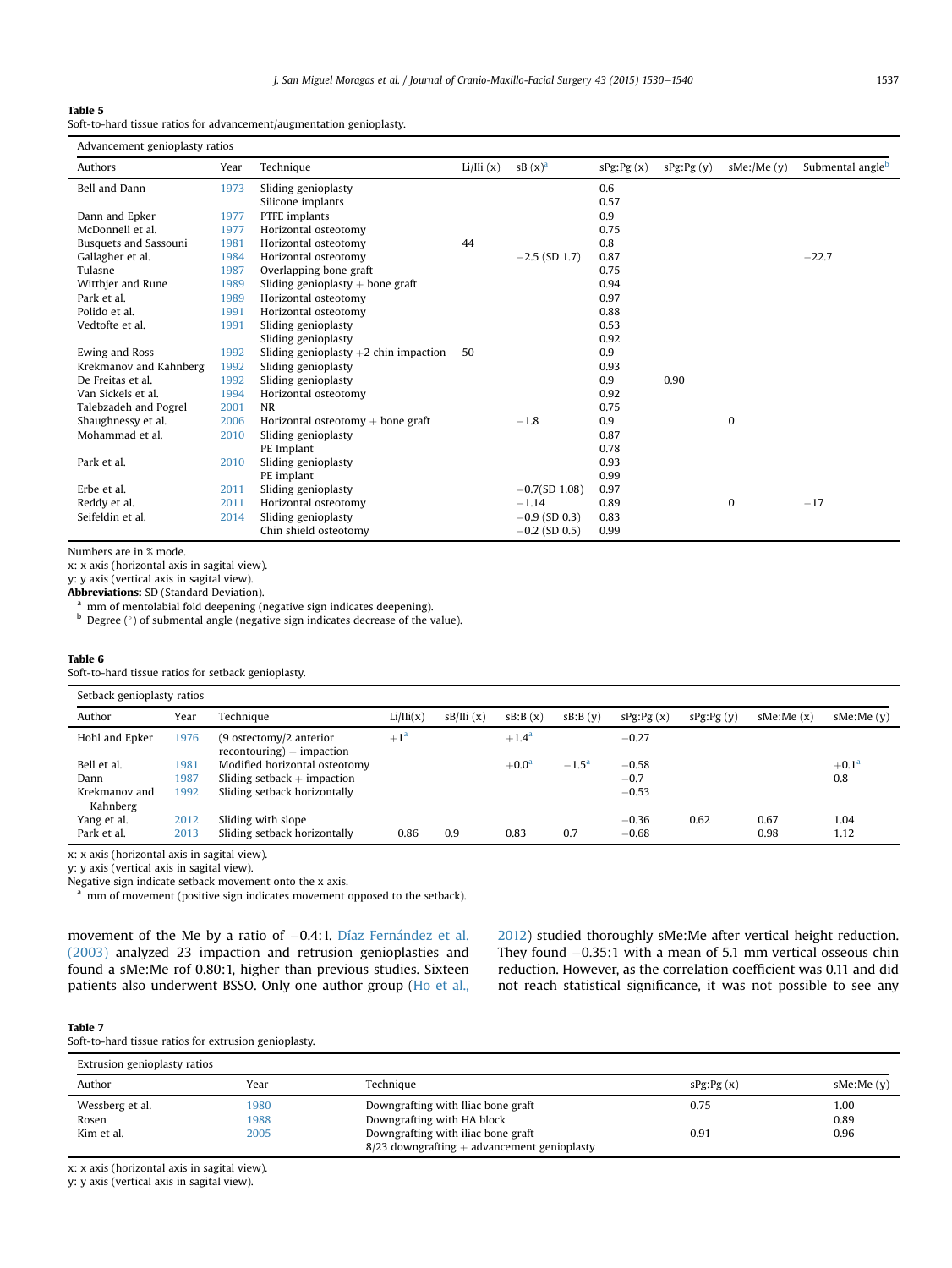#### Table 8

Soft-to-hard tissue ratios for impaction genioplasty.

| Impaction genioplasty ratios |      |                              |                                   |             |         |           |           |                   |           |                   |
|------------------------------|------|------------------------------|-----------------------------------|-------------|---------|-----------|-----------|-------------------|-----------|-------------------|
| Authors                      | Year | Techniques                   | Mentolabial<br>angle <sup>c</sup> | $sB:B(x)^a$ | sB:B(y) | sPg:Pg(x) | sPg:Pg(y) | sGn:Gn(y)         | sMe:Me(v) | sMe:Stoi (y)      |
| Hohl and Epker               | 1976 | 9 Horizontal ostectomy       |                                   |             |         |           |           |                   | $-0.22$   |                   |
|                              |      | 2 Anterior recontouring      |                                   |             |         |           |           |                   |           |                   |
| Dann                         | 1987 | Genio setback $+$ impaction  |                                   |             |         | $-0.70$   |           |                   | $-0.8$    |                   |
| Krekmanov and<br>Kahnberg    | 1992 | Horizontal ostectomy         |                                   |             |         |           | $-0.67$   |                   | $-0.35$   |                   |
| Van Butsele et al.           | 1995 | Genio impaction and          |                                   |             |         |           |           |                   |           | 0.4               |
|                              |      | advancement                  |                                   |             |         |           |           |                   |           |                   |
|                              |      | Genio impaction and          |                                   |             |         |           |           |                   |           | 0.42 <sup>d</sup> |
|                              |      | $advancement + mx impaction$ |                                   |             |         |           |           |                   |           |                   |
| Díaz Fernández et al.        | 2003 | Genioplasty impaction and    |                                   | 1 mm        |         | $-0.97$   | $-0.89$   |                   | $-0.8$    |                   |
|                              |      | setback                      |                                   |             |         |           |           |                   |           |                   |
| Ho et al.                    | 2012 | Genio impaction only         | $-16.9$                           | $-1.2$ mm   | 0.38    |           | $-0.79$   |                   | $-0.36$   |                   |
| Kim et al.                   | 2014 | Vertical reduction and       |                                   |             |         |           |           | 0.48 <sup>b</sup> |           |                   |
|                              |      | narrowing (inverted V-shape) |                                   |             |         |           |           |                   |           |                   |
|                              |      | osteotomy)                   |                                   |             |         |           |           |                   |           |                   |

Negative sign indicate upper movement onto the y axis.

x: x axis (horizontal axis in sagital view).

y: y axis (vertical axis in sagital view).

mm of movement.

**b** Subnasale to bony gnathion.

Magnitude expressed in degrees (negative sign indicates decrease of the value of the angle).

<sup>d</sup> Regression equation.

correlation between the changes in sMe and the superior movement of Me. The same authors found that sPg followed vertically Me in 0.79:1, but there was a nonsignificant correlation. [Kim et al.](#page-10-0) [\(2014\)](#page-10-0) studied 97 patients in whom mandibular contouring surgery was performed. The contouring consisted in narrowing and impaction of the chin, by using an inverted V-shaped osteotomy. They found a  $-0.48:1$  ratio (sGn:Gn).

The depth of the mentolabial fold after chin impaction showed an increase by 1.28 mm when only impaction was performed [\(Ho](#page-10-0) [et al., 2012\)](#page-10-0). When impaction was performed along with chin setback, however, there was a flattening of the mentolabial fold (Díaz Fernández et al., 2003).

[Díaz Fern](#page-9-0)á[ndez et al. \(2003\)](#page-9-0) reported that lower lip length was reduced by 4.3 mm, which created a more protrusive and thickened lower lip, which in turn prevented it from moving backwards. The upper lip turned out to be more prominent also. [Ho et al. \(2012\)](#page-10-0) also found an increase in lower lip thickness, by a net amount of 1.6 mm. [Hohl and Epker \(1976\)](#page-10-0) reported a mean anterior and inferior movement of the lower lip of 3.4 mm and 1 mm, respectively.

# 4. Discussion

Soft tissue changes following sliding advancement genioplasty depend on several factors, which include the type of incision, the detachment of the musculo-periosteal pedicle, the amount of advancement, the presence of other maxillo-mandibular surgeries, the type of fixation, the phenomenon of bone remodelling, the use of bone grafting [\(Wittbjer and Rune, 1989; Shaughnessy et al.,](#page-10-0) [2006](#page-10-0)), any vertical movement ([Van Sickels et al., 1994; Van](#page-10-0) [Butsele et al., 1995](#page-10-0)), and probably other factors.

In the early days, the symphysis was completely degloved. Currently the incision is performed midway between the depth of the labial vestibule and the vermillion border to avoid scar contracture, which could induce resorption of the repositioned chin segment ([Polido et al., 1991; Bell et al., 1981\)](#page-10-0).

The mentalis muscle is the sole elevator of the lower lip and chin, and it provides the major vertical support for the lower lip. If the muscle is stripped or not reconstructed after transection, chin ptosis and labial incompetence may result [\(Strauss and Aubaker,](#page-10-0) [2000; Mommaerts, 2013a\)](#page-10-0). [Polido et al. \(1991\)](#page-10-0) asserted that scar contracture might cause decreased soft-tissue thickness when complete stripping is done.

Several authors showed that when the suprahyoid muscle pedicle was not detached during sliding genioplasty, the soft tissues followed the hard tissues closely [\(Wittbjer and Rune, 1989;](#page-10-0) [Polido et al., 1991; Reddy et al., 2011; Park et al., 1989\)](#page-10-0). [Vedtofte](#page-10-0) [et al. \(1991\)](#page-10-0) compared two groups of patients who underwent sliding genioplasty. One group of 14 patients had a detachment of suprahyoid muscles, and another group of 11 patients had the pedicle preserved. There was a greater bone resorption in the first group (30.9% bone resorption) compared to the second group (11% bone resorption). The sPg/Pg was 0.53:1 in the group with the detached suprahyoid pedicle and 0.92:1 in the group with preserved pedicle.

When soft tissue response to movements of the hard tissue greater than 8 mm and less than 8 mm were compared, a significant difference was found ([Van Sickels et al., 1994](#page-10-0)), in the sense that the more the hard tissues were sagitally advanced, the less the soft tissue moved proportionally with it. This could also explain the low sPg:Pg of 0.7:1 found by [Tulasne \(1987\),](#page-10-0) who performed an overlapping ("jumping") genioplasty, which meant an advancement of 10-12 mm. In contrast, [Talebzadeh and Pogrel \(2001\)](#page-10-0) showed no significant difference in bony resorption between the groups with a small or a large advancement.

Studies have shown that interosseous wire fixation usually affords good stability ([Mc Donnell et al., 1977; Scheideman et al.,](#page-10-0) [1981; Aravind and Venkataraman, 2011](#page-10-0)), but the possibility of posterior and inferior displacement of the advanced chin segment has been postulated by several authors [\(Scheideman et al., 1981;](#page-10-0) [Wittbjer and Rune, 1989; Tulasne, 1987; DeFreitas et al., 1992](#page-10-0)). It has been postulated that the use of wire osteosynthesis can result in less accurate advancement ([Wolford and Bates, 1989\)](#page-10-0). [Shaughnessy et al. \(2006\)](#page-10-0) reported that the patients fixated with wires had a tendency toward greater relapse than those fixed with plates, although the differences were not statistically significant. [Reyneke et al. \(1997\)](#page-10-0) and [Talebzadeh and Pogrel \(2001\)](#page-10-0) found no difference in relapse rate for advancement genioplasty with various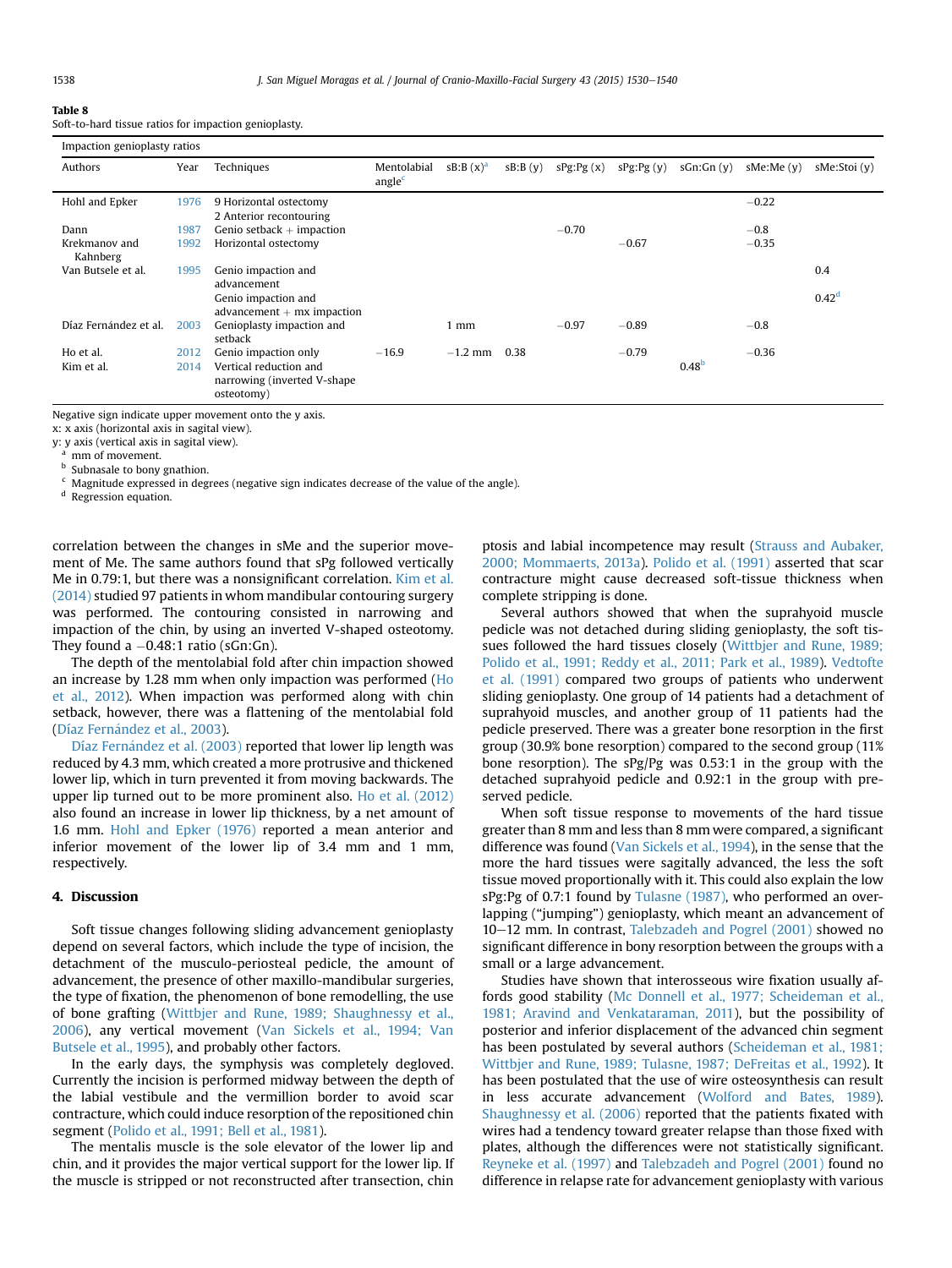<span id="page-9-0"></span>amounts of advancement. Aravind and Venkataraman (2011) compared wire fixation (five patients) with rigid fixation (five patients) and found that the difference between the groups was statistically insignificant. The issue of whether the type of fixation, wire, or plates/screws can directly affect soft-to-hard tissue ratios has not been clarified. Apart from bony changes due to segmental instability, changes caused by bone remodelling can also be found. The sites of bone deposition are the anterior surface of the mandible above the osteotomy site and the posterior part of the segment between the mandible and the advanced chin. This bone remodelling contributes to the smoothening of the osteotomy edges. Remodelling patterns of the advanced segment never showed any evidence of inferior rotation or displacement of the body of the chin in the postoperative evaluation [\(Reddy et al., 2011;](#page-10-0) [Mc Donnell et al., 1977; Park et al., 1989; Bell and Dann, 1973;](#page-10-0) [Shaughnessy et al., 2006\)](#page-10-0).

As a more accurate predictor of soft tissue changes in orthognathic surgery, multiple regression analysis has been used. [Van](#page-10-0) [Sickels et al. \(1994\)](#page-10-0) and [Van Butsele et al. \(1995\)](#page-10-0) showed that when the combination of initial bony vertical and horizontal movement was used as a predictor of soft tissue movement in a multiple regression analysis, the correlation between bony and soft tissue movement increased significantly.

The benefits of osseous genioplasty over alloplastic augmentation are preservation of the normal chin contour, increased predictability of the soft tissue response [\(Mohammad et al., 2010\)](#page-10-0), increased stability, and versatility (e.g., intrusion surgery). Bone resorption underneath silicone implants can occur, probably due to micro-movements of the implant in the postoperative period ([Robinson and Shuken, 1969\)](#page-10-0). [Mohammad et al. \(2010\)](#page-10-0) found no bony resorption in their group with PE implants, whereas in the sliding genioplasty group, bone resorption averaged 1.33 mm after 6 months. PE implants are fixed with titanium screws, whereas silicone implants are usually placed in a pocket between bone (or periosteum) and the soft tissues, without any rigid fixation. In line with the previous study, [Park et al. \(2010\)](#page-10-0) concluded that the patients to whom PE implants were placed showed also smaller soft tissue relapse. They found that compared with the patients who underwent genioplasty with PE the relapse rate of soft tissues was smaller (14% versus 18%, respectively).

Chin retrusion alone usually does not provide good cosmetic results, because there is flattening of the mentolabial fold, increase of submental ptosis and a fleshy appearance with loss of definition ([Hohl and Epker, 1976;](#page-10-0) Hoffmann and Moloney, 1996; [Park et al.,](#page-10-0) [2013; Mommaerts, 2013a](#page-10-0)). This procedure should be performed with caution in patients with a small mentolabial fold depth and could indicate a strategy of clockwise rotation of the mandible or bimaxillary complex [\(Mommaerts et al., 2004, 2010](#page-10-0)). To avoid this drawback, the posterolateral portions of the mobilized segment can be shortened, or a rotational or angular osteotomy divergent toward the base of the mandible can be performed ([Park et al., 2013\)](#page-10-0), and redraping by liposuction can be considered.

According to Bell et al. (1981), the low soft-to-hard tissue ratio obtained after chin setback surgery (a mean of  $-0.52:1$  in this review) could be explained by several factors, such as vestibular scarring, excessive detachment of the soft tissue from the chin, myotomy, improper closure of the soft-tissue incision or application of pressure dressings, and concomitant maxillary and mandibular surgical procedures.

Only three articles on chin extrusion surgery with data regarding soft-to-hard tissue ratios could be found. The soft tissue seemed to follow the hard tissue, with results similar to those for chin advancement. Since the mobilized segment has to be positioned downward, a gap between the two bony fragments must be filled if contact is lost. Although iliac bone graft is said to be prone to resorption, the high ratios found by [Kim et al. \(2005\)](#page-10-0) suggest that resorption rate is low. The use of autologous iliac bone graft appeared to give higher ratios (0.96:1 and 1:1) ([Kim et al., 2005;](#page-10-0) [Wessberg et al., 1980](#page-10-0)) compared to nonautologous graft placement (0.89:1) ([Rosen, 1988](#page-10-0)). Prospective studies are needed to assess this statement.

As for chin impaction, ratios remain low compared to chin advancement or chin extrusion, although it follows the line of the results obtained for chin setback. Since the bony chin moves up, soft tissue can be stretched by gravity and can follow the bone to a lesser degree. Strained orbicularis oris and mentalis muscle can relax, causing soft tissue drop.

#### 5. Conclusion

Articles dealing with soft tissues changes after chin narrowing and expansion are lacking. There is spares documentation of intrusion and extrusion surgery. Advancement and extrusion movements of the chin segment show respectively a 0.9:1 of sPg:Pg horizontally and 0.95:1 of sMe:Me vertically. Setback and impaction movements show respectively a  $-0.52$ :1 of sPg:Pg horizontally and  $-0.43:1$  of sMe:Me vertically. Several factors reported in this article are linked to a better predictability.

#### **Disclosure**

The authors have no financial interest regarding the content of this article. No grants have been attributed.

#### Acknowledgements

Dr. Joan San Miguel Moragas received financial support of the Cranio-Maxillo-Facial Surgery Chair Prof. Mommaerts of the Vrije Universiteit Brussel to conduct the study.

#### References

- [Annino DJ: Chin augmentation and genioplasty. Op Tech Otolaryngol Head Neck](http://refhub.elsevier.com/S1010-5182(15)00258-9/sref1) [Surg 10: 224](http://refhub.elsevier.com/S1010-5182(15)00258-9/sref1)-[227,](http://refhub.elsevier.com/S1010-5182(15)00258-9/sref1) 1999
- [Aravind RJ, Venkataraman S: Stabilization of genial segments after advancement](http://refhub.elsevier.com/S1010-5182(15)00258-9/sref2) [genioplasty. A comparative study with plate and wire. J Indian Acad Dent Spec](http://refhub.elsevier.com/S1010-5182(15)00258-9/sref2) [Res 2: 4](http://refhub.elsevier.com/S1010-5182(15)00258-9/sref2)-[7,](http://refhub.elsevier.com/S1010-5182(15)00258-9/sref2) 2011
- [Bell WH, Dann III JJ: Correction of dentofacial deformities by surgery in the anterior](http://refhub.elsevier.com/S1010-5182(15)00258-9/sref3) [part of the jaws; a study of stability and soft-tissue changes. Am J Orthod 64:](http://refhub.elsevier.com/S1010-5182(15)00258-9/sref3) [162](http://refhub.elsevier.com/S1010-5182(15)00258-9/sref3)-[187,](http://refhub.elsevier.com/S1010-5182(15)00258-9/sref3) 1973
- [Bell WH, Gallagher DM: The versatility of genioplasty using a broad pedicle. J Oral](http://refhub.elsevier.com/S1010-5182(15)00258-9/sref4) [Maxillofac Surg 41: 763](http://refhub.elsevier.com/S1010-5182(15)00258-9/sref4)-[769,](http://refhub.elsevier.com/S1010-5182(15)00258-9/sref4) 1983

[Bell WH, Brammer JA, McBride KL, Finn RA: Reduction genioplasty: surgical tech](http://refhub.elsevier.com/S1010-5182(15)00258-9/sref5)[niques and soft-tissue changes. Oral Surg 51: 471](http://refhub.elsevier.com/S1010-5182(15)00258-9/sref5)-[477,](http://refhub.elsevier.com/S1010-5182(15)00258-9/sref5) 1981

- [Busquets CJ, Sassouni V: Changes in the integumental pro](http://refhub.elsevier.com/S1010-5182(15)00258-9/sref6)file of the chin and lower [lip after genioplasty. J Oral Surg 39: 499](http://refhub.elsevier.com/S1010-5182(15)00258-9/sref6)–[504,](http://refhub.elsevier.com/S1010-5182(15)00258-9/sref6) 1981<br>[Büttner M, Mommaerts MY: Photoshopping the face: simulated outcomes of](http://refhub.elsevier.com/S1010-5182(15)00258-9/sref7)
- [orthofacial surgery. PMFA News 2: 6](http://refhub.elsevier.com/S1010-5182(15)00258-9/sref7)–[12,](http://refhub.elsevier.com/S1010-5182(15)00258-9/sref7) 2015<br>[Chen YJ, Hung TH, Kao CT: Perception of ethnic Chinese facial esthetics in Taiwan: a](http://refhub.elsevier.com/S1010-5182(15)00258-9/sref8)
- [pilot study. J Dent Sci 2: 75](http://refhub.elsevier.com/S1010-5182(15)00258-9/sref8)-[87,](http://refhub.elsevier.com/S1010-5182(15)00258-9/sref8) 2007
- [Chen X, Lin J, Lin J, Shen J, Zhou Y, Wu X, et al: Modi](http://refhub.elsevier.com/S1010-5182(15)00258-9/sref9)fication of square face in men. [Arch Facial Plast Surg 13: 244](http://refhub.elsevier.com/S1010-5182(15)00258-9/sref9)-[246,](http://refhub.elsevier.com/S1010-5182(15)00258-9/sref9) 2011
- [Chen T, Khadka A, Hsu Y, Hu J, Wang D, Li J: How to achieve a balanced and delicate](http://refhub.elsevier.com/S1010-5182(15)00258-9/sref10) [lower third of the face in orientals by mandibular contouring. J Plast Reconstr](http://refhub.elsevier.com/S1010-5182(15)00258-9/sref10) [Aesthet Surg 66: 47](http://refhub.elsevier.com/S1010-5182(15)00258-9/sref10)-[56,](http://refhub.elsevier.com/S1010-5182(15)00258-9/sref10) 2013
- [Converse JM, Wood-Smith D: Horizontal osteotomy of the mandible. Plast Reconstr](http://refhub.elsevier.com/S1010-5182(15)00258-9/sref11) [Surg 34: 464](http://refhub.elsevier.com/S1010-5182(15)00258-9/sref11)-[471,](http://refhub.elsevier.com/S1010-5182(15)00258-9/sref11) 1964
- Dann *JJ:* Rotation reduction genioplasty for correction of macrogenia. J Oral Max[illofac Surg 45: 15](http://refhub.elsevier.com/S1010-5182(15)00258-9/sref12)-[16,](http://refhub.elsevier.com/S1010-5182(15)00258-9/sref12) 1987
- [Dann JJ, Epker BN: Proplast genioplasty: a retrospective study with treatment](http://refhub.elsevier.com/S1010-5182(15)00258-9/sref13) [recommendations. Angle Orthod 47: 173](http://refhub.elsevier.com/S1010-5182(15)00258-9/sref13)-[185,](http://refhub.elsevier.com/S1010-5182(15)00258-9/sref13) 1977
- [DeFreitas CE, Ellis 3rd E, Sinn DP: A retrospective study of advancement genioplasty](http://refhub.elsevier.com/S1010-5182(15)00258-9/sref14) [using a special bone plate. J Oral Maxillofac Surg 50: 340](http://refhub.elsevier.com/S1010-5182(15)00258-9/sref14)-[346,](http://refhub.elsevier.com/S1010-5182(15)00258-9/sref14) 1992
- Díaz Fernández JM, Meliá[n C](http://refhub.elsevier.com/S1010-5182(15)00258-9/sref15)á[rdenas D, Vel](http://refhub.elsevier.com/S1010-5182(15)00258-9/sref15)ázquez Blez R, Bonne Comerón R: [Respuesta morfoesqueletal a los procedimientos de correccion del prognatismo](http://refhub.elsevier.com/S1010-5182(15)00258-9/sref15) [mandibular y macrogenia vertical. Medisan 7: 20](http://refhub.elsevier.com/S1010-5182(15)00258-9/sref15)-[26,](http://refhub.elsevier.com/S1010-5182(15)00258-9/sref15) 2003
- [Epker BN, Stella JP, Fish LC. In: Epker BN, Fish LV \(eds\), Dentofacial deformities:](http://refhub.elsevier.com/S1010-5182(15)00258-9/sref17) [integrated orthodontic and surgical correction. St. Louis, MO: Mosby, 507,](http://refhub.elsevier.com/S1010-5182(15)00258-9/sref17) 1995